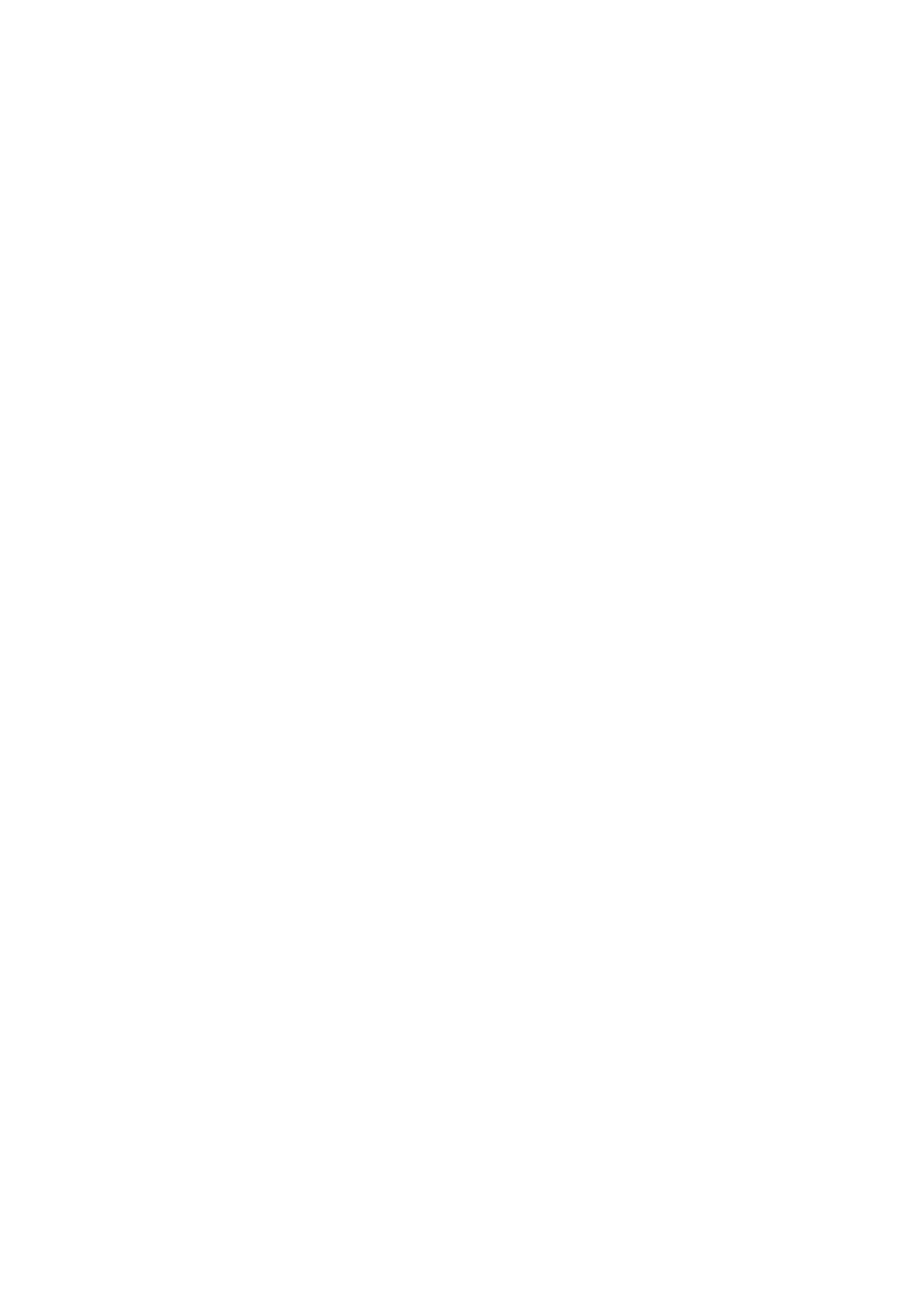| l Local          | Darren Hurst              |
|------------------|---------------------------|
| <b>Authority</b> | <b>Scientific Officer</b> |
| <b>Officer</b>   |                           |

| <b>Department</b> | <b>Environmental Services</b>   |  |  |  |
|-------------------|---------------------------------|--|--|--|
| <b>Address</b>    | Town Hall, Ripley, Derbyshire.  |  |  |  |
| <b>Telephone</b>  | 01773841318                     |  |  |  |
| e-mail            | Darren.Hurst@ambervalley.gov.uk |  |  |  |

| Report    | PR2011 |
|-----------|--------|
| Reference |        |
| ∣ number  |        |
| Date      | 2011   |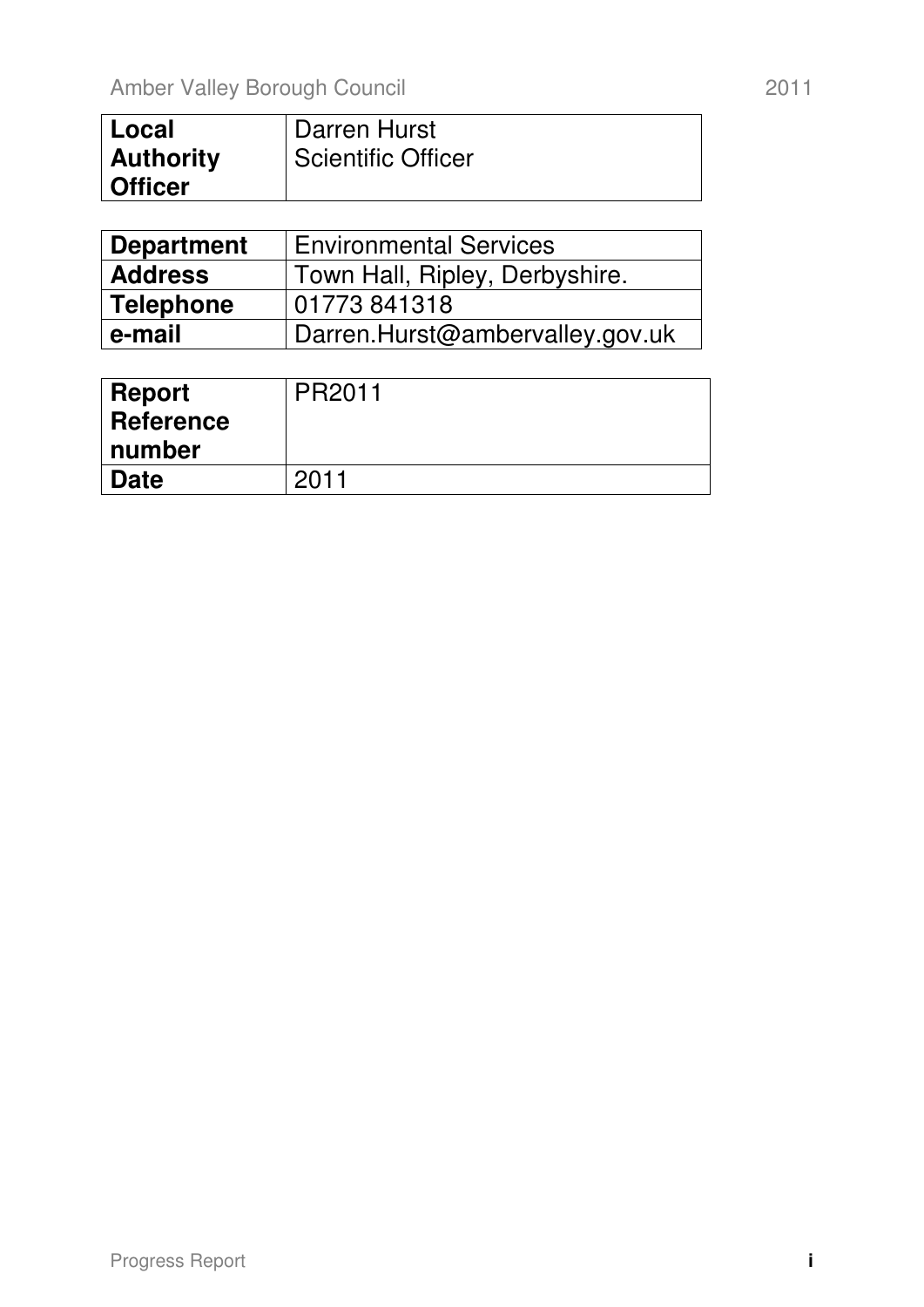### **Executive Summary**

This report fulfils the requirements of the Local Air Quality Management (LAQM) process as set out in Part IV of the Environment Act (1995), the Air Quality Strategy for England, Scotland, Wales and Northern Ireland 2007 and the relevant Policy and Technical Guidance documents.

Since there has again been little change since the Progress Report 2010, the pollutants have not been considered on an individual basis but a conclusion has been reached about the overall need for a detailed assessment.

There is little likelihood of any air quality objectives being exceeded and it would therefore not be justifiable to proceed to a detailed assessment for any of the identified pollutants.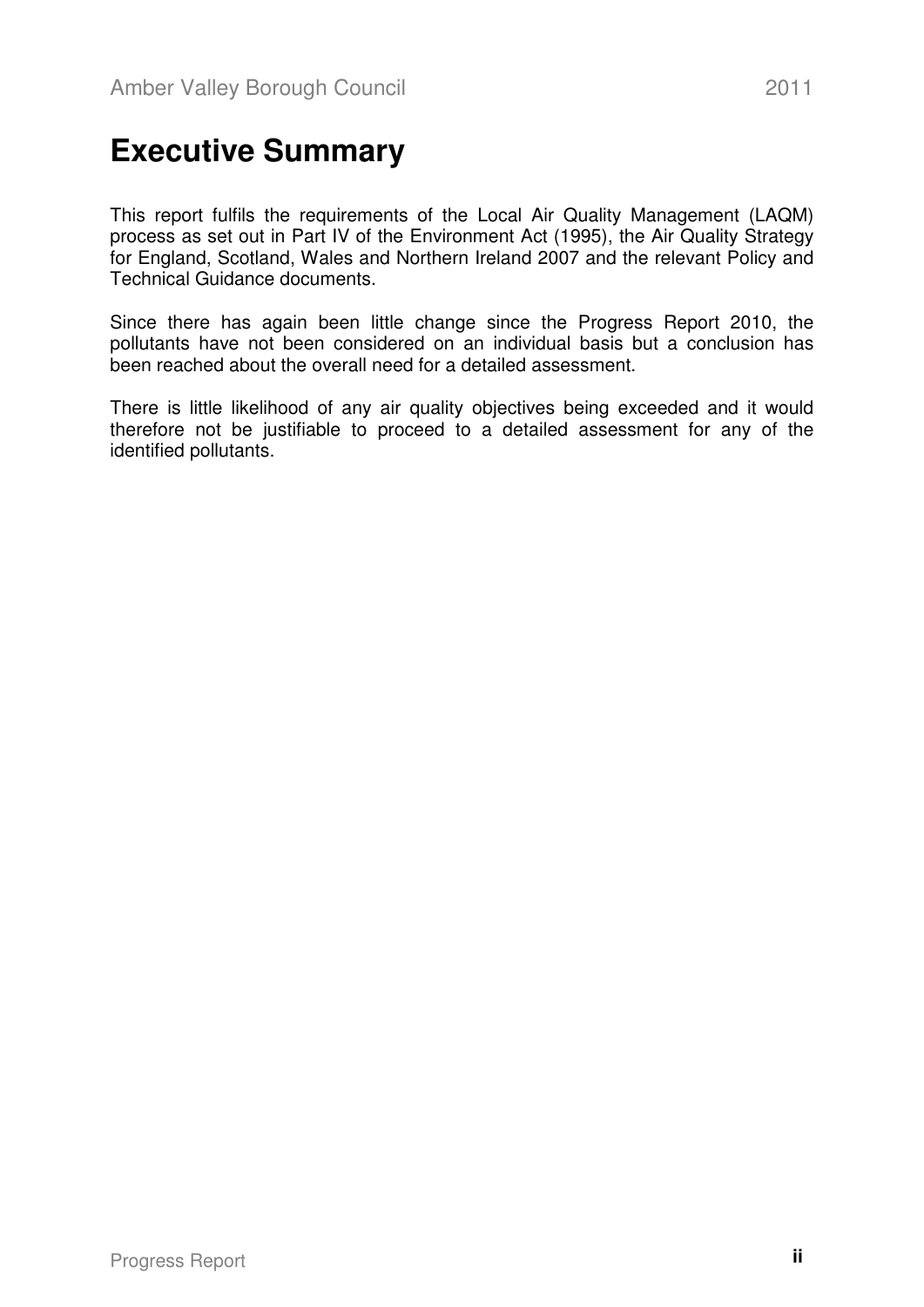# **Table of contents**

| 1            | <b>Introduction</b>                     |                                                        | 1              |  |
|--------------|-----------------------------------------|--------------------------------------------------------|----------------|--|
|              | 1.1                                     | Description of Local Authority Area                    | 1              |  |
|              | 1.2                                     | Purpose of Progress Report                             | 1              |  |
|              | 1.3                                     | <b>Air Quality Objectives</b>                          | 1              |  |
|              | 1.4                                     | <b>Summary of Previous Review and Assessments</b>      | 3              |  |
| $\mathbf{2}$ |                                         | <b>New Monitoring Data</b>                             |                |  |
|              | 2.1                                     | Summary of Monitoring Undertaken                       | $\overline{4}$ |  |
| 3            | <b>New Local Developments</b>           |                                                        |                |  |
|              | 3.1                                     | <b>Road Traffic Sources</b>                            | 5              |  |
|              | 3.2                                     | <b>Other Transport Sources</b>                         | 5              |  |
|              | 3.3                                     | <b>Industrial Sources</b>                              | 5              |  |
|              | 3.4                                     | <b>Commercial and Domestic Sources</b>                 | 5              |  |
|              | 3.5                                     | New Developments with Fugitive or Uncontrolled Sources | 5              |  |
| 4            |                                         | <b>Local / Regional Air Quality Strategy</b>           | 6              |  |
| 5            |                                         | <b>Planning Applications</b>                           | $\overline{7}$ |  |
| 6            |                                         | <b>Air Quality Planning Policies</b>                   | 9              |  |
| 7            | <b>Conclusions and Proposed Actions</b> |                                                        | 10             |  |
|              | 7.1                                     | Conclusions relating to New Local Developments         | 10             |  |
|              | 7.2                                     | <b>Other Conclusions</b>                               | 10             |  |
|              | 7.3                                     | <b>Proposed Actions</b>                                | 10             |  |
| 8            |                                         | <b>References</b>                                      | 11             |  |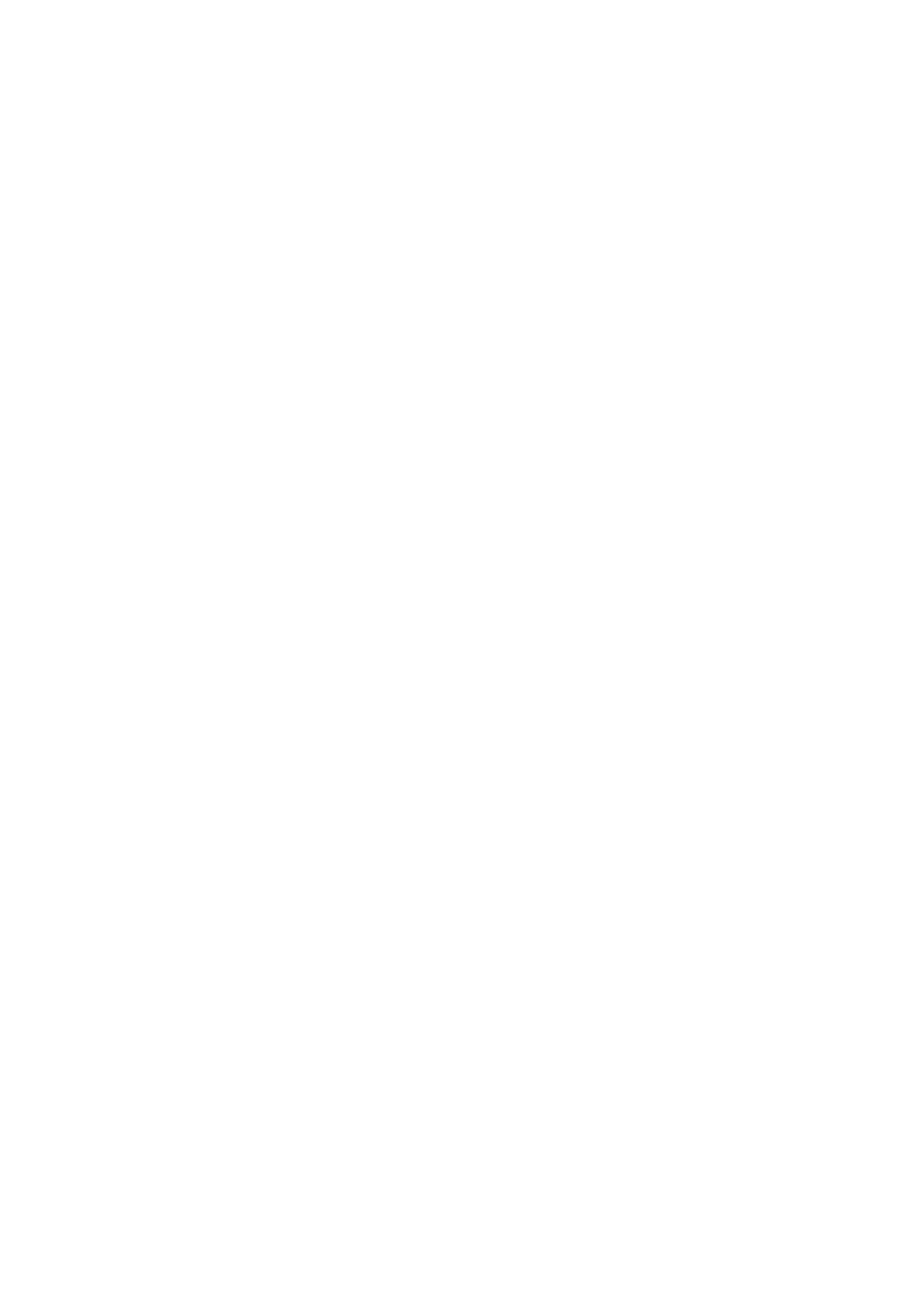# **1 Introduction**

#### **1.1 Description of Local Authority Area**

The borough of Amber Valley is located on the eastern side of Derbyshire, between Derby to the south and Chesterfield to the north. The area is comprised of four main towns; Alfreton, Belper, Heanor and Ripley, and is divided into twenty-five wards. Amber Valley covers just over 260 square kilometres and, apart from the towns, is largely rural in character. The present population, taken during 2004, is 118,200.

The borough has a wide range of industrial sectors including instrument engineering, timber and furniture manufacture, hotels and catering, business services, textiles and clothing. Almost 500 companies are located within 20 industrial estates, with a further 400 located on singular sites or within the urban areas.

Major roads include the A38, providing a link between Derby and junction 28, A6, A609 and A610. The A52 between Derby and Ashbourne cuts through the southernmost tip of the borough. The only rail stations in the area are at Belper, which is on the busy east coast mainline, and at Alfreton, with through trains to London, Manchester and the north.

### **1.2 Purpose of Progress Report**

Progress Reports are required in the intervening years between the three-yearly Updating and Screening Assessment reports. Their purpose is to maintain continuity in the Local Air Quality Management process.

They are not intended to be as detailed as Updating and Screening Assessment Reports, or to require as much effort. However, if the Progress Report identifies the risk of exceedence of an Air Quality Objective, the Local Authority (LA) should undertake a Detailed Assessment immediately, and not wait until the next round of Review and Assessment.

#### **1.3 Air Quality Objectives**

The air quality objectives applicable to Local Air Quality Management (LAQM) in England are set out in the Air Quality (England) Regulations 2000 (SI 928), and the Air Quality (England) (Amendment) Regulations 2002 (SI 3043). They are shown in Table 1.1. This table shows the objectives in units of micrograms per cubic metre  $\mu$ g/m<sup>3</sup> (for carbon monoxide the units used are milligrams per cubic metre, mg<sup>/</sup>m<sup>3</sup>). Table 1.1. includes the number of permitted exceedences in any given year (where applicable).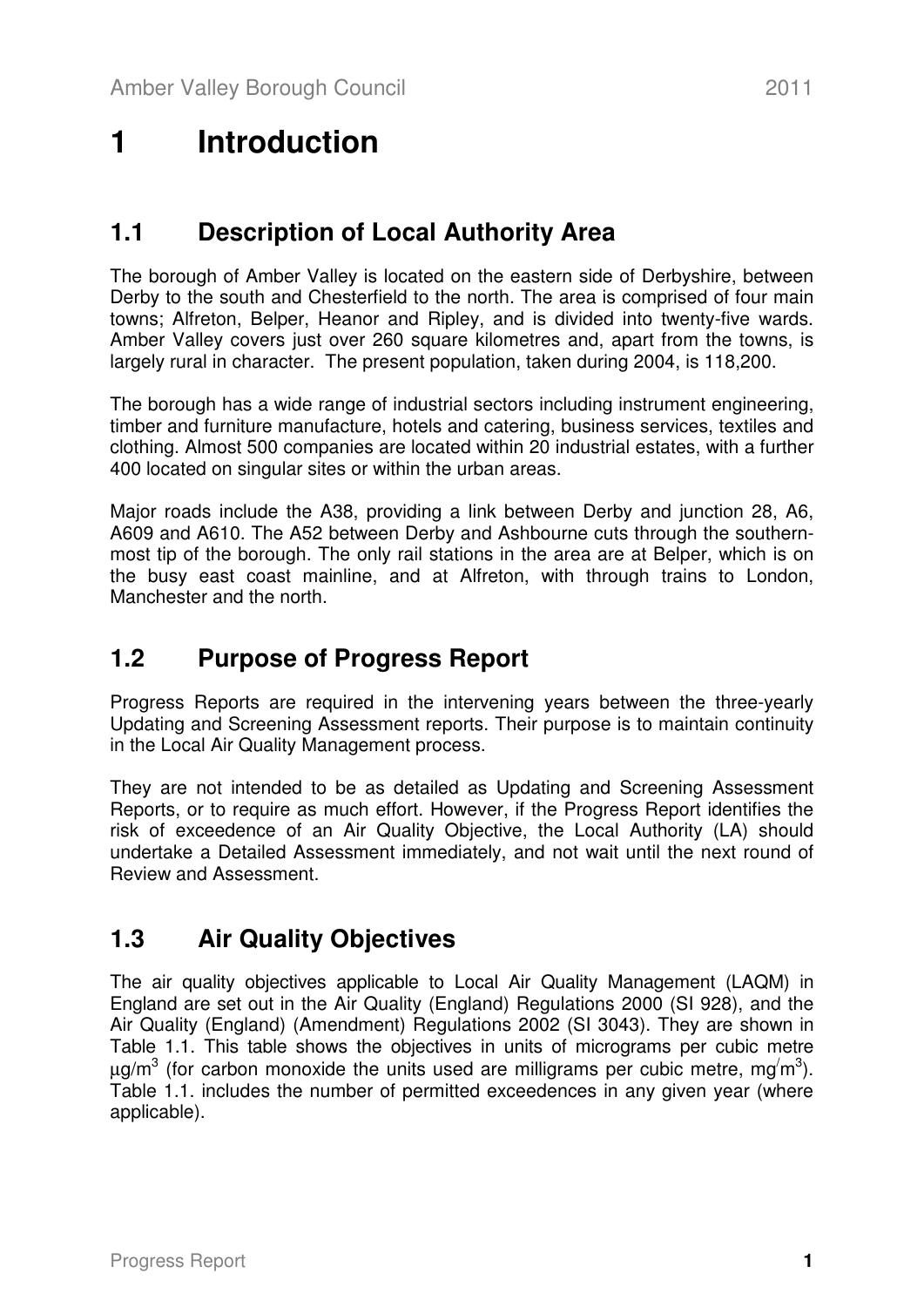$\overline{\phantom{a}}$ 

| <b>Pollutant</b>                               | <b>Concentration</b>                                                            | <b>Measured as</b>     | Date to be<br>achieved by |  |
|------------------------------------------------|---------------------------------------------------------------------------------|------------------------|---------------------------|--|
| <b>Benzene</b>                                 | 16.25 $\mu$ g/m <sup>3</sup>                                                    | Running annual<br>mean | 31.12.2003                |  |
|                                                | 5.00 $\mu$ g/m <sup>3</sup>                                                     | Annual mean            | 31.12.2010                |  |
| 1,3-Butadiene                                  | 2.25 $\mu$ g/m <sup>3</sup>                                                     | Running annual<br>mean | 31.12.2003                |  |
| <b>Carbon monoxide</b>                         | 10.0 mg/m $^{3}$                                                                | Running 8-hour<br>mean | 31.12.2003                |  |
| Lead                                           | 0.5 $\mu$ g/m <sup>3</sup>                                                      | Annual mean            | 31.12.2004                |  |
|                                                | 0.25 $\mu$ g/m <sup>3</sup>                                                     | Annual mean            | 31.12.2008                |  |
| Nitrogen dioxide                               | 200 $\mu$ g/m <sup>3</sup> not to be<br>exceeded more than<br>18 times a year   | 1-hour mean            | 31.12.2005                |  |
|                                                | 40 $\mu$ g/m <sup>3</sup>                                                       | Annual mean            | 31.12.2005                |  |
| Particles (PM <sub>10</sub> )<br>(gravimetric) | 50 $\mu$ g/m <sup>3</sup> , not to be<br>exceeded more than<br>35 times a year  | 24-hour mean           | 31.12.2004                |  |
|                                                | 40 $\mu$ g/m <sup>3</sup>                                                       | Annual mean            | 31.12.2004                |  |
| <b>Sulphur dioxide</b>                         | 350 $\mu$ g/m <sup>3</sup> , not to be<br>exceeded more than<br>24 times a year | 1-hour mean            | 31.12.2004                |  |
|                                                | 125 $\mu$ g/m <sup>3</sup> , not to be<br>exceeded more than<br>3 times a year  | 24-hour mean           | 31.12.2004                |  |
|                                                | 266 $\mu$ g/m <sup>3</sup> , not to be<br>exceeded more than<br>35 times a year | 15-minute mean         | 31.12.2005                |  |

**Table 1.1 Air Quality Objectives included in Regulations for the purpose of Local Air Quality Management in England.** 

 $\overline{\phantom{a}}$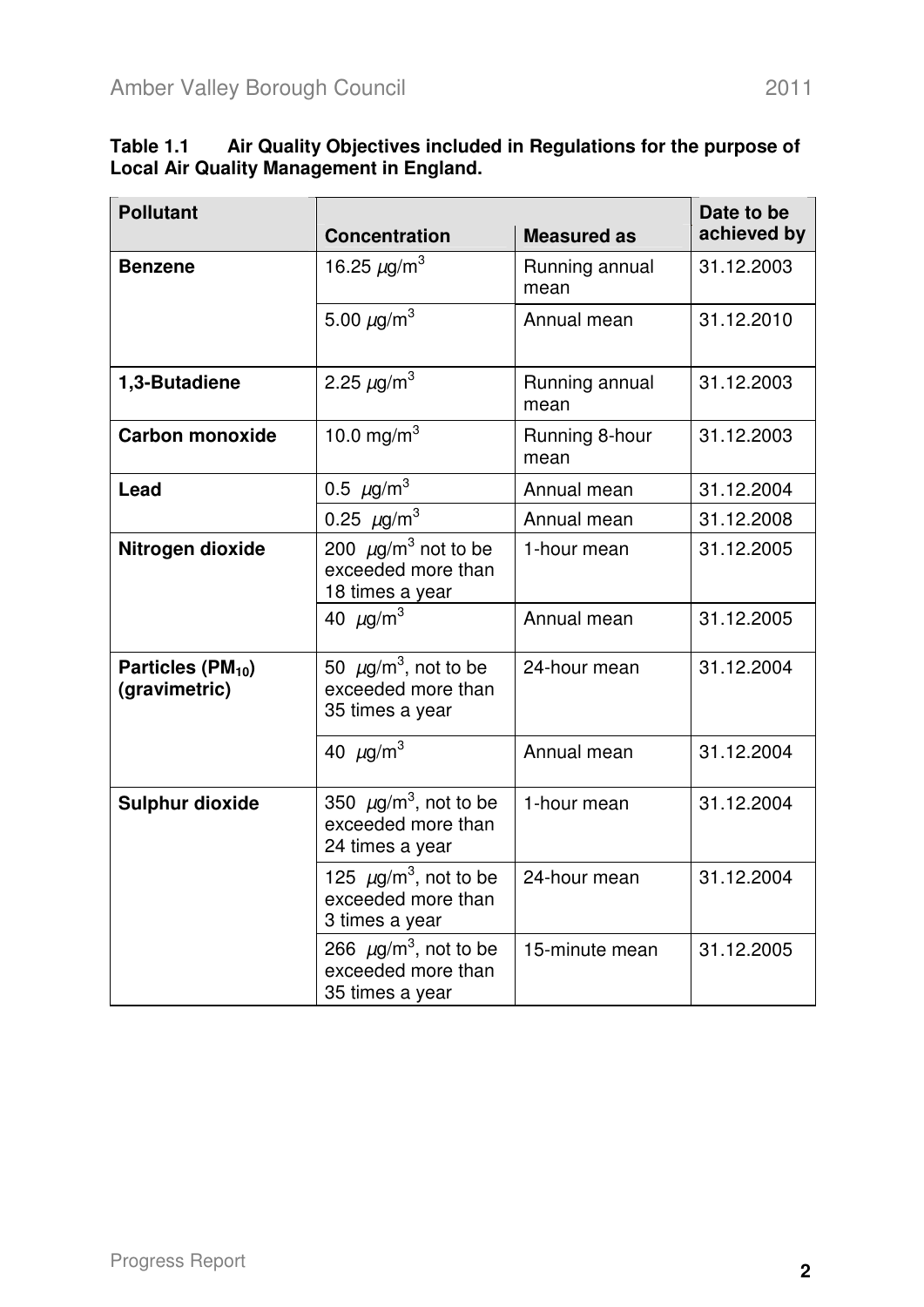#### **1.4 Summary of Previous Review and Assessments**

The area is semi-rural with four small towns as the main urban areas, no significant road links, no congestion problems or large industry.

Monitoring exercises, from the first round of Review and Assessment, included stage 2 reports for sulphur dioxide, particulates and nitrogen dioxide and a stage 3 assessment of nitrogen dioxide. These indicated that all pollutant levels were either currently, or anticipated to be, well below the standards by the relevant objective dates.

The results of the Updating and Screening Assessment completed in 2003 showed no change to these conclusions and the Progress Reports in 2004 and 2005 again showed no need for a 'Detailed Assessment'. The  $NO<sub>2</sub>$  diffusion tube survey conducted to inform the compilation of the Progress Report 2005 also indicated that the concentrations measured at all sampling locations are below the air quality standards.

The Updating and Screening Assessment completed in 2006 did not identify any significant changes which may have impacted in the borough's air quality, it was not proposed to proceed to a detailed assessment for any of the pollutants listed. The Progress Reports of 2007 and 2008 did not identify any significant changes that would require the Council to consider a Detailed Assessment before the next full round of review and assessment.

The Updating and Screening Assessment 2009 and Progress Report 2010 did not identify any potential exceedances of the National Air Quality Objectives in Amber Valley. There was no requirement to proceed to Detailed Assessment.

Based on the findings of previous reports, the resources needed to undertake an airmonitoring scheme in Amber Valley could not be justified.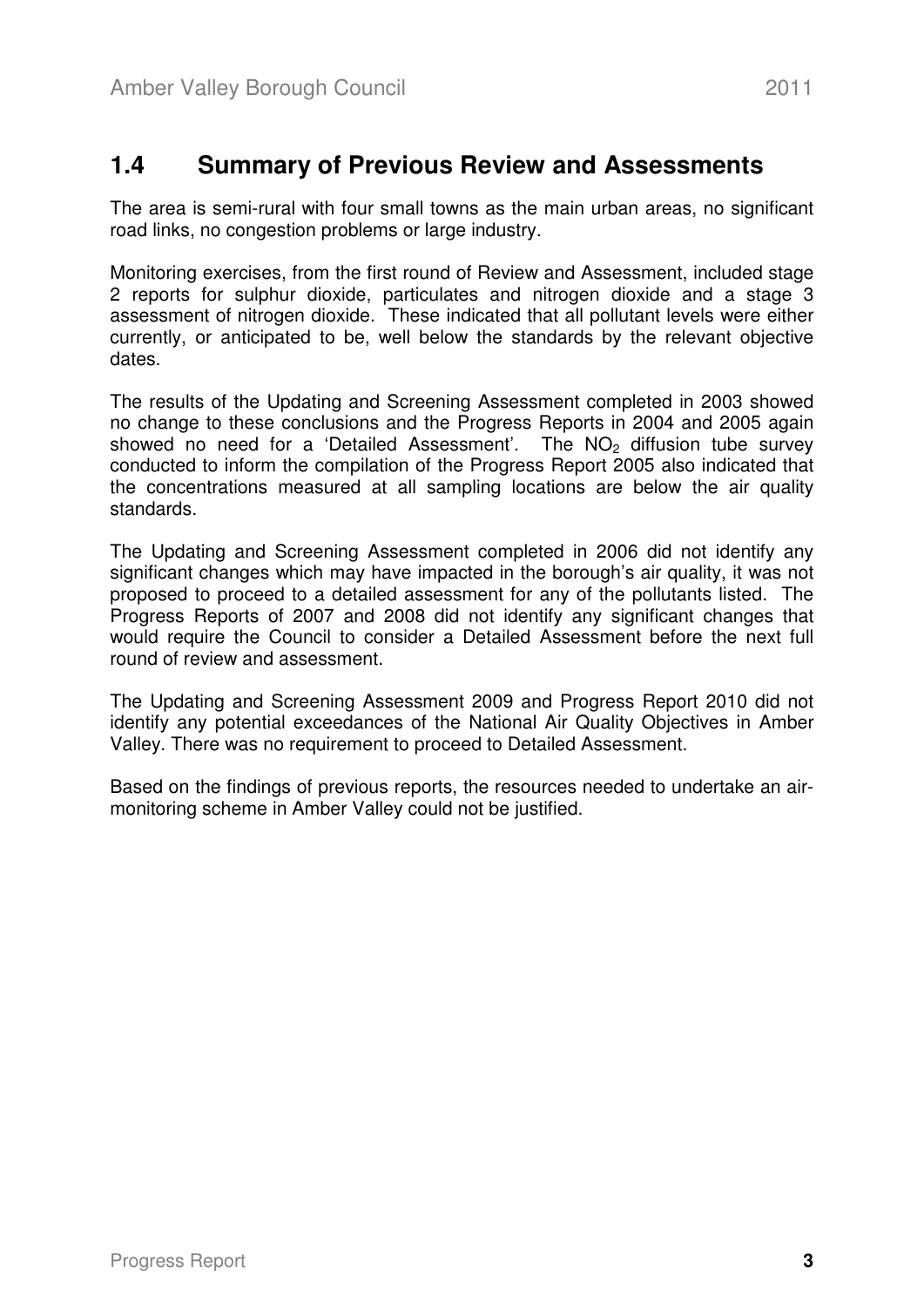# **2 New Monitoring Data**

#### **2.1 Summary of Monitoring Undertaken**

The 2010 Progress Report concluded that is was unlikely that any National Air Quality Objectives would be exceeded in Amber Valley, as such it was not deemed necessary to conduct any air monitoring in the past 12 months.

#### **2.1.1 Summary of Compliance with AQS Objectives**

The Updating and Screening Assessment 2009 and Progress Report 2010 concluded that the cost of a monitoring programme could not be justified based on the very low likelihood that National Air Quality Objectives would be breached in the borough. As such there is no new monitoring data to discuss.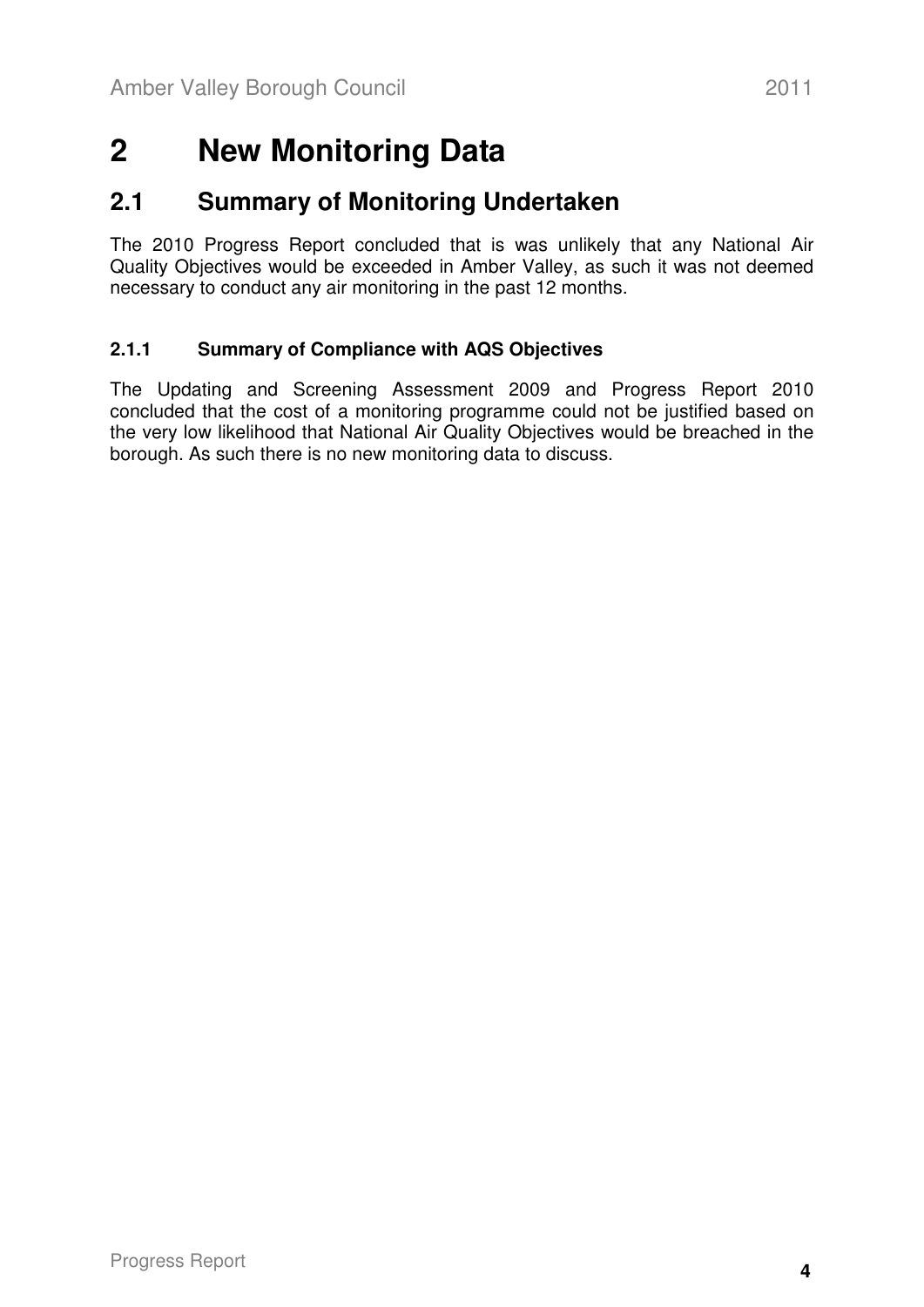# **3 New Local Developments**

#### **3.1 Road Traffic Sources**

There are no newly identified road traffic sources.

### **3.2 Other Transport Sources**

There are no newly identified airports, railways or ports.

### **3.3 Industrial Sources**

There are no new or proposed industrial installations for which planning approval has been granted, and for which an air quality assessment has been carried out, within the District or nearby in a neighbouring authority

There are no industrial installations with substantially increased emissions or new relevant exposure in the District or nearby in a neighbouring authority.

### **3.4 Commercial and Domestic Sources**

There are no new/newly identified commercial or domestic sources.

#### **3.5 New Developments with Fugitive or Uncontrolled Sources**

There are no new/newly-identified developments with fugitive or Uncontrolled Sources.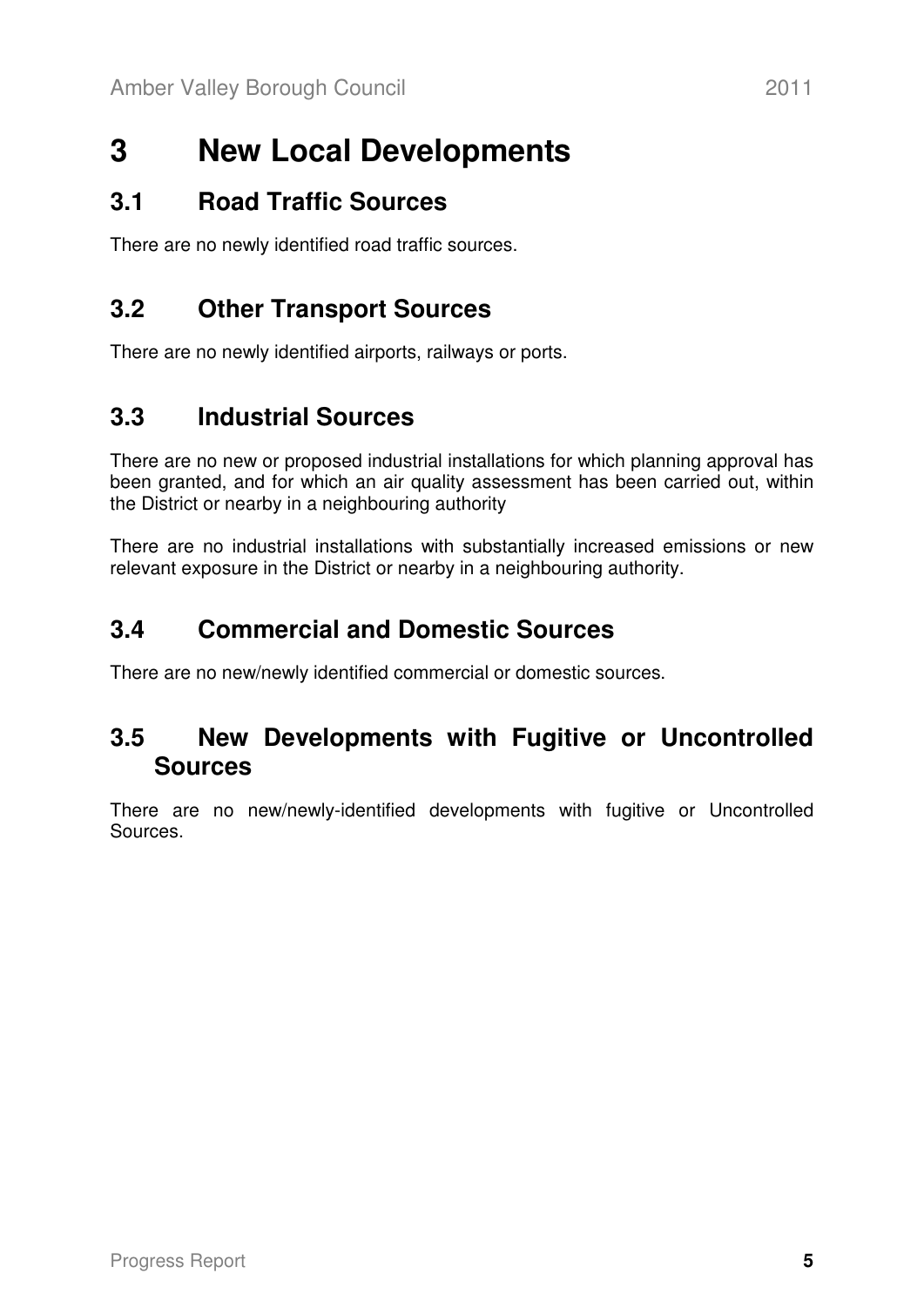# **4 Local / Regional Air Quality Strategy**

Amber Valley Borough Council does not have a Local Air Quality Strategy. There are no areas of the District considered to be close to the exceedence levels.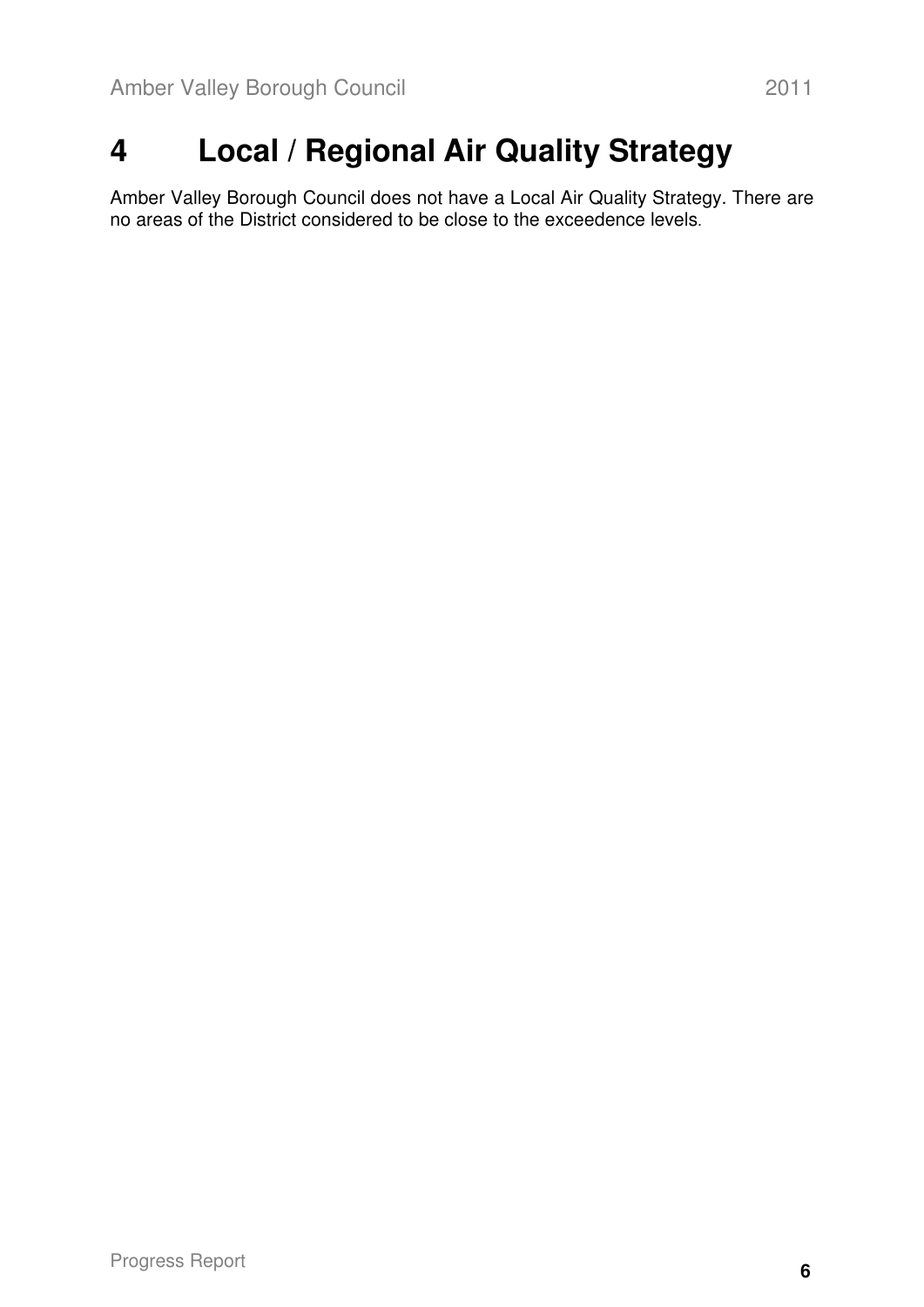### **5 Planning Applications**

There have been no planning applications, made to Amber Valley Borough Council, in the last twelve months that were considered to have the potential to significantly impact on air quality. No air quality assessments have been included with any planning application submitted to Amber Valley Borough Council.

Derbyshire County Council has consulted Amber Valley Borough Council on two planning applications in the past twelve months that have been submitted to them.

#### **Pye Bridge Gasification**

This application was described in the Progress Report 2010. Emissions to air from the installation would be controlled under an Environmental Permit, regulated by the Environment Agency. However Amber Valley Borough Council have requested an Air Quality Assessment to allow us to decide if those aspects of the development that will fall outside the permit (traffic movements) would cause a significant worsening of any Air Quality Objective.

This application has not yet been determined.

#### **Smalley Opencast Extension**

As discussed in the Progress Report 2008 and the Updating and Screening Assessment 2009; UK Coal is currently extracting approximately 1,000,000 tonnes of coal, over a 4.5-year period, by opencast methods at the 122-hectare Lodge House Opencast site. This is being undertaken under planning permission granted by Derbyshire County Council.

Derbyshire County Council consulted Amber Valley Borough Council on an application to extend the current opencast. The proposed working scheme aims to recover approximately 748,000 tonnes of coal by surface mining methods over a 42 month period the proposed extension area is 78-hectares in size.

A Dust Management & Action Plan is operational at the site and monitoring includes the use of Sticky Pads\Strips and a TOPAS instrument; with a proposal to include a TEOM.

Planning permission was granted to this application and included the following conditions relating to air quality:

• No development shall take place until a scheme for the suppression and control of dust (including PM10 particles) and the monitoring and recording of dust levels has been submitted to and approved in writing by the Mineral Planning Authority.

The Scheme shall be based on the Dust Management and Action Plan of September 2011 and shall include:

(I). The measures to be taken to suppress and control dust;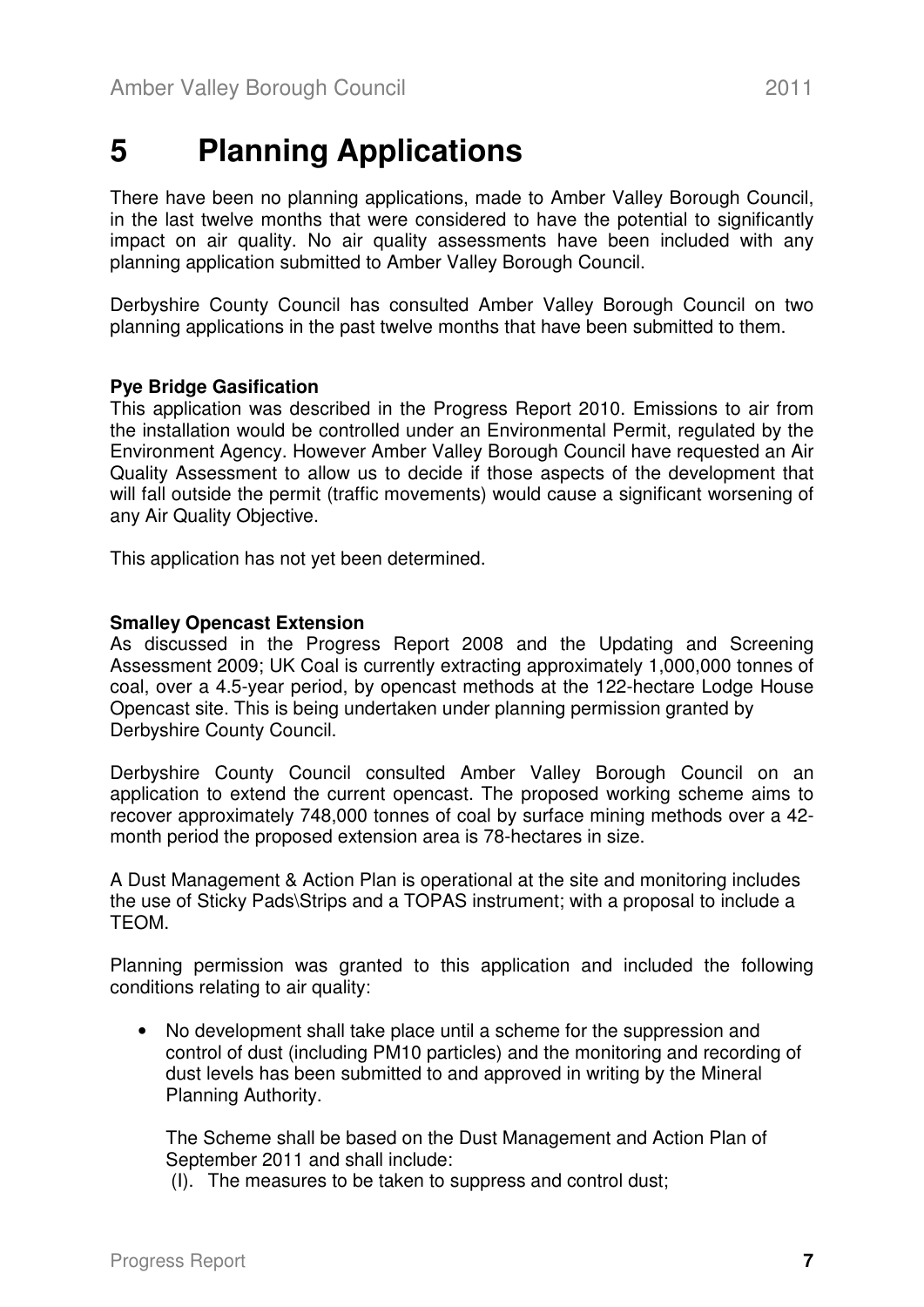- (II). The qualifications and experience of the personnel to be engaged in undertaking the monitoring and recording;
- (III). The equipment to be used to monitor dust levels and the arrangements for calibration;
- (IV). The number and location of monitoring points
- (V). The frequency of monitoring and reporting to the Mineral Planning Authority; and
- (VI). The steps to be taken in the event that complaints, due to dust, are received by the developer including the triggers for the action up to and including the temporary suspension of operations.

The results of monitoring and records of any incidents known to the developer relating to dust, shall be maintained and made available for inspection by the Mineral Planning Authority between reporting intervals at the site office during normal site operating hours.

The scheme shall be implemented as approved in writing by the Mineral Planning Authority.

• There shall be no burning of waste on site.

#### **George Farm Opencast**

Derbyshire County Council has received a planning application for an opencast scheme to be known as the George Farm Reclamation Site. The proposed site will be located approximately 12km to the North East of Derby and 2km to the West of Heanor town centre, the nearest urban area. The site comprises an area of approximately 35 hectares centred at National Grid Reference 441150, 346780. The site is intended to be worked to provide indigenous coal.

Amber Valley Borough Council are currently considering the air quality aspects of the proposed development. We will pass our observations to Derbyshire County Council in due course.

This application has not yet been determined.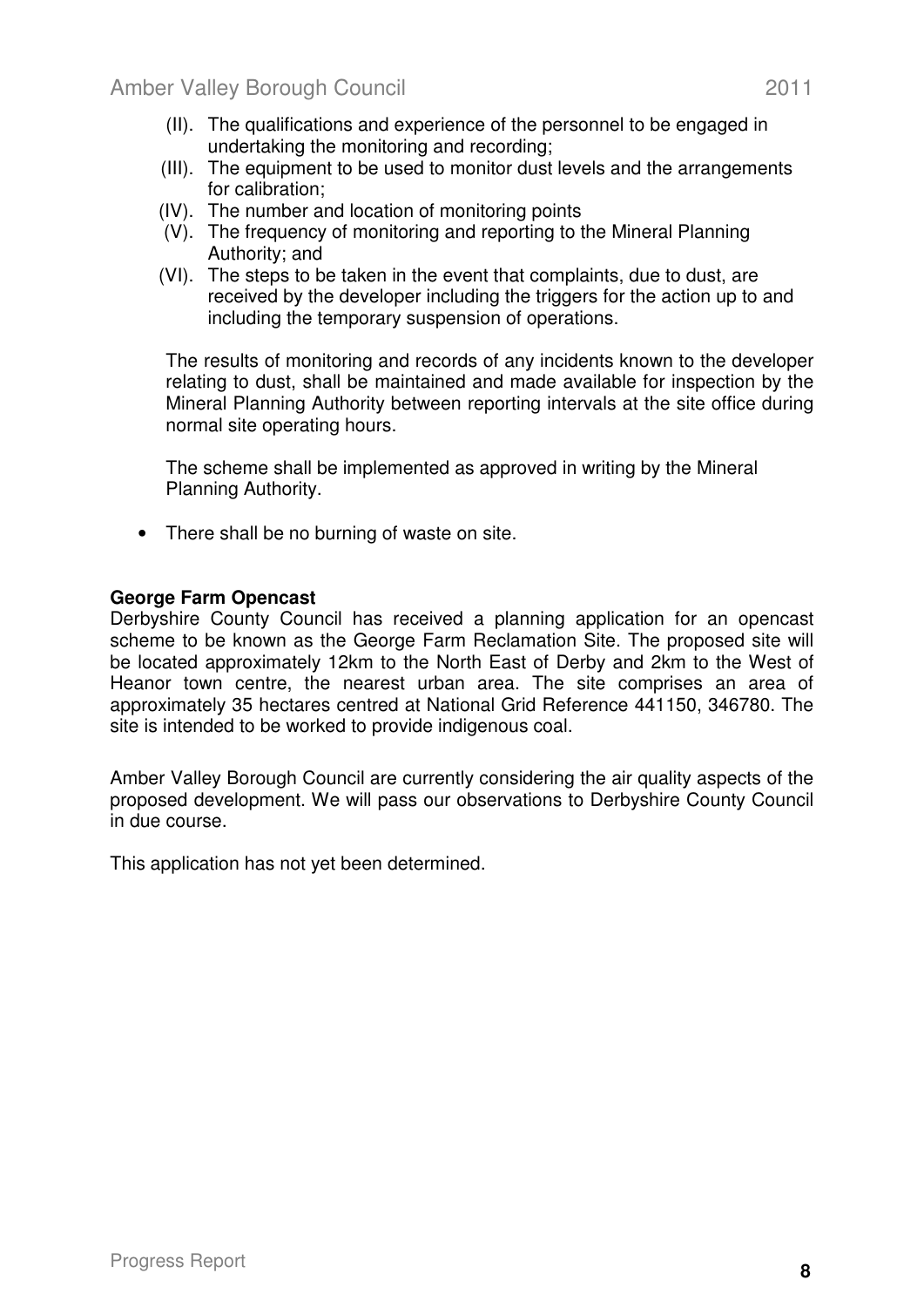# **6 Air Quality Planning Policies**

In accordance with the advice given in Planning Policy Statement 23: Planning and Pollution Control (PPS 23) the Council recognises the roles of the planning system and pollution control legislation in seeking to protect the environment from the threat of pollution.

In considering development proposals which may lead to a material increase in pollution, the Borough Council will take into account advice from it's environmental services officers and other consultees in the application process; this is set out in the following Policies:

#### Policy EN16

Planning permission will not be granted for development that would be likely to lead to a material increase in levels of air, water, noise, light or other forms of pollution.

Where potentially polluting development is permitted in response to economic and wider social needs, conditions will be imposed on planning permissions to ensure that pollution levels created by development can be minimised

Potentially polluting development will not be permitted in proximity to existing residential or other sites sensitive to pollution, where such uses cannot reasonably co-exist

#### Policy EN17

Planning permission will only be granted for development close to existing sources of pollution, where the proposed use is compatible with the existing operation.

The Borough Council will impose conditions on planning permissions, as necessary, to ensure that future occupiers of development are protected from existing sources of pollution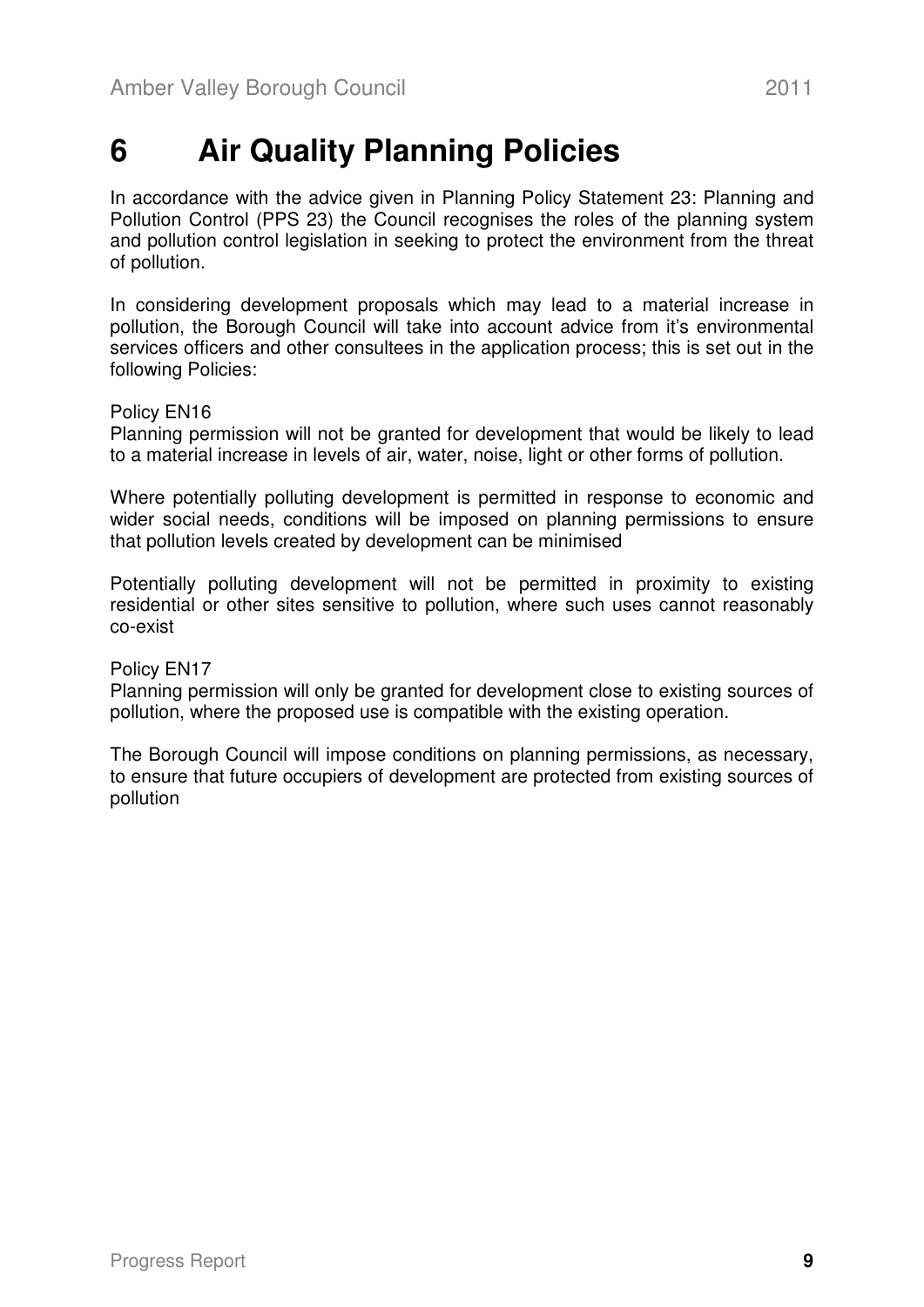# **7 Conclusions and Proposed Actions**

#### **7.1 Conclusions relating to New Local Developments**

Amber Valley Borough Council can confirm that no local developments are predicted to increase the concentration levels of any ambient pollution as listed in the regulations.

### **7.2 Other Conclusions**

This report has considered all the potential issues within the Borough that may impact on air quality. The area is semi-rural with four small towns as the main urban areas, no significant road links, no significant congestion problems or large industry, there is no reason to believe there will be any exceedances of any National Air Quality Objectives, therefore there is no requirement to procedure to Detailed Assessment.

### **7.3 Proposed Actions**

Based on the findings of this report, and previous reports, the resources required to implement an air-monitoring scheme in Amber Valley cannot currently be justified. This decision will remain under review, and any relevant emerging information will be considered.

Amber Valley Borough Council's next course of action is to produce the Updating and Screening Assessment report in mid 2012.